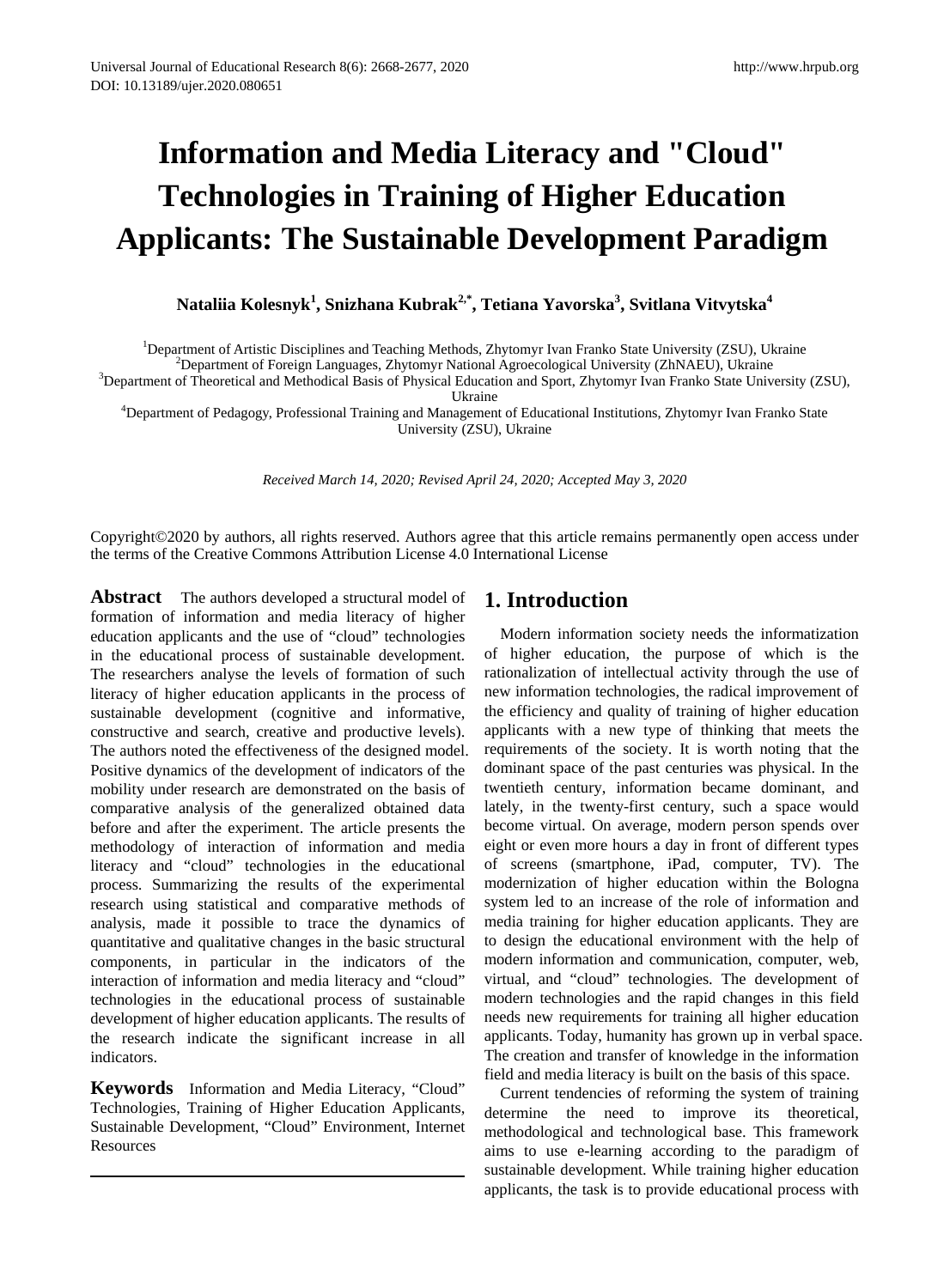high-quality electronic learning tools not only for computers, but also for other modern devices that could be used not only in higher education institutions but also in many other public places.

A common benefit for all users of "cloud" technologies is that you can access the "cloud" not only from your computer or laptop, but also from your netbook, smartphone, tablet and other gadgets, since the main requirement for access is the availability of the Internet. And for the operation of the "cloud" software the capacity of the remote server is used; consumers use programs without installing them. A "cloud" is a centre, server, or network that stores data and applications that connect users over the Internet. It should be noted that thousands of people with access rights can have access to the "cloud" at the same time.

In the aspect of our research, we agree with M. Zhaldak [1] who defined the concept of "cloud technologies" as a set of methods, tools and techniques used for collecting, organizing, storing, processing, transmitting through the network and submitting through the client's program all kinds of messages and data.

#### **1.1. The Aim**

The aim of this research is to investigate the effectiveness of the model implementation of formation of information and media literacy and the use of "cloud" technologies in the process of training of higher education applicants.

#### **1.2. Tasks**

1) To develop the structural model of formation of information and media literacy of higher education applicants and the use of "cloud" technologies in educational process of sustainable development.

2) To analyze the levels of formation of information literacy in the process of sustainable development.

3) To test the effectiveness of the developed model in the process of sustainable development by means of "cloud" technologies.

4) To present methodology of interaction of information and media literacy and "cloud" technologies in the educational process of higher education applicants.

## **2. Materials and Methods**

#### **2.1. Participants**

The experimental research was carried out on the basis of Zhytomyr Ivan Franko State University and Zhytomyr National Agroecological University in 2017 - 2019. 422 people participated in the research, among them students – 258 people, teachers of the New Ukrainian School – 144 people, lecturers – 20 people. Experimental (EG,  $n = 211$ , 129 students, 72 teachers of NUS, 10 lecturers) and control (CG,  $n = 211$ , 129 students, 72 teachers of NUS, 10 lecturers) groups were formed. As a result of experimental research, it is envisaged to carry out a diagnostic test in control and experimental groups to determine the effectiveness of the level of significance of the main indicators of information and media literacy and "cloud" technologies in the educational process of sustainable development of higher education applicants.

#### **2.2. Research Methods**

A set of modern general scientific methods was used to fulfill the aim and realize the tasks of the research. The experimental research was carried out in several stages using the following research methods: theoretical (analysis, synthesis, generalization, modelling, design, classification, extrapolation and prognostication methods); empirical (online interviewing, questioning, testing, conversation); methods of mathematical statistics (ranking, factor analysis, multivariate analysis of variance, parametric and non-parametric methods of comparison of experimental data using the computer program SPSS (version 13.0), which were allowed to carry out qualitative and quantitative analysis of the results of the experiment; graphic – to illustrate, interpret and compare the results of experimental work in graphical images and tabular forms.

#### **2.3. Research Procedure**

In the process of organizing the experimental research, the control and experimental groups were identified. The levels of formation of information literacy of higher education applicants are determined as: cognitive and informative, constructive and search, creative and productive. This made it possible to compare the initial and final results of the research, quantitative analysis of the results of the process of implementation and the use of "cloud" technologies with the help of selected complex of diagnostic methods.

Wiloxon's T-test was used in the research. It is a non-parametric statistical test (criterion) used to test differences between two samples of paired or independent measurements on the level of any quantitative trait measured in a continuous or ordinal scale. The criterion is intended to compare indicators measured in two different conditions with the same sample. The Wilcoxon T-Criteria Table of Critical Values was used in our research. It presents values depending on the level of significance.

During the experimental research, a comparative analysis and study of the dynamics of indicators development in the process of sustainable development using the Wilcoxon T-test was made. Statistically significant shifts in the experimental groups were revealed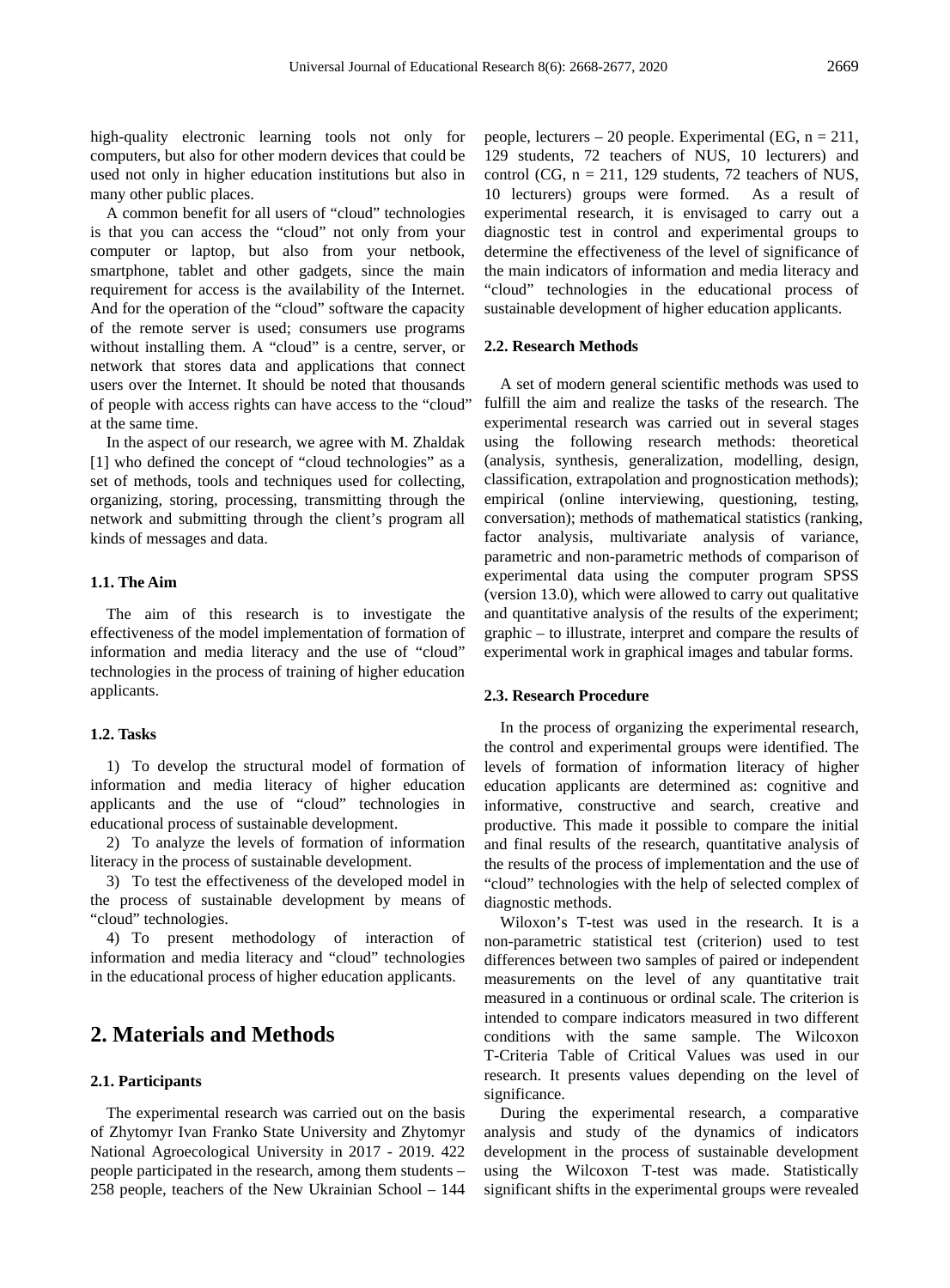in almost all indicators: "Online communication interaction" (T =  $4,58$ \*\*), "The use of online technologies"  $(T = 3.92^{**})$ , "Variability of creative potential realization"  $(T = 1.96)$ , "Self-understanding"  $(T = 3.19**)$ . Only the indicator "Readiness for self-development of information and communication mobility"  $(T = -1,86)$  had no statistically significant trends.

The analysis of the results of the research was performed using the O. Smirnov's method. Its essence is in the use of relative frequencies. During the research the authenticity of differences between the indicators of students by means of Stjudent's t-test was determined. The dynamics of indicators in each group was also estimated. The significance for all statistical tests was set at p<0.05.

#### **2.4. Ethical Approval**

This study complies with the ethical standards of the Act of Ukraine "On Higher Education" No. 1556-VII dated 01.07.2014 and the Letter from the Ministry of Education and Science of Ukraine "On the Academic Plagiarism Prevention" No. 1/11-8681 dated 15.08.2018.

## **3. Results and Discussion**

The term "information and media literacy" conceals in itself quite complex content, that is, a concept. It is quite obvious that this semantic complication reflects the new realities that emerge nowadays, the time of information and communication technologies and the dynamic expansion of the important sphere of knowledge in the context of sustainable development.

Even a cursory acquaintance with literary sources testifies to the emergence of new meanings of the concept of the term "literacy". In many sources, "literacy" means not only the ability to read and write, but also the possession of some skills and even knowledge. For example, information literacy is interpreted by O. Gromova as "... the ability to formulate an information need, request, search, select, estimate and process of information, whatever it may be" [2]. Recently, it became necessary to significantly expand the periphery of this concept, and as a result, such complex terms as "Multiple Literacies", "Multimodal Literacy", "Poliliteracy", "Multiliteracy" and finally "Transliteracy" have emerged [3]. As it is noted in Large Ancient Greek Dictionary, that the word "literacy" derived from the Greek (δίπλωμα), the original meaning of which was associated with a line, in general, with any written sign [4]. In semiotics, the sign "... means any tangible object, sensibly perceived by the subject, and used to designate, represent, substitute for another object called the value of that sign" [5].

And no matter what the semiotic system is, a person who is able to make sense of these signs can be

considered competent. This means that synaptic connections between the drawing of signs and their conceptual content developed and strengthened in his brain. In other words, "literacy" is the ability to perceive the meaning embedded in any text that consists of a set of characters belonging to a particular semiotic sign system. Or, in short, as it was said by S. Ivanov [6] "literacy" is the wielding of a particular semiotic system.

Thus, information and media literacy should be understood as the development of a certain number of semiotic systems that form the basis of media texts language and means of their processing and perception. In the context of this article purpose, it is obvious that literacy levels should not be considered only in relation to its type (computer, media, information, networking, etc.), but in relation to a particular stage of knowledge acquisition. Strategically, the essence of education in a person-centred sense is reduced to an awareness of the value of forming a developed thesaurus. By thesaurus, we mean the set of information relationships, semantic relationships, and finally, the individual emotions. It can be generally argued that the learning process is the process of expanding and restructuring an individual thesaurus. As Michel Montaigne noted, "A well-built brain costs more than a well-filled brain". Nevertheless, we agree with L. Familyarskaya [7], that the thesaurus, as a dynamic system of image-values, is able to induce the internal language and, in the course of its circulation, to generate new knowledge. The developed personal thesaurus is the basis for the formation of the individual's labour potential in the modern labour market.

At the stage of setting a problem, an effective way to visualize it is MindMapping technology, which implements an associative way of thinking. XMind is also very useful here, with a simple interface and wide conceptual capabilities. This software provides the ability to effectively plan the performance of the task, implements a graphical presentation of ideas, through their conceptual organization, allows combining any kind of data (text, numbers, audio, video, sites, etc.).

A clear formulation of the task helps to minimize labour costs at this stage. Here, search is understood as a set of logical and technical operations that have the ultimate purpose of finding documents, information about them, facts, data that meet the customer's request. Search literacy is manifested in the use of appropriate sign systems. So, searching by rubricator means the ability to navigate the search directories, this is a collection of links to other resources of the Internet. Advanced search involves knowing a specific query language based on knowledge of certain rules (sign system). It is useful to create a list of links to problem-oriented Internet resources. At this stage, critical selection is crucial for further data analysis. First of all, their qualitative assessment should be based on such features as the authority and competence of the source, clarity, timeliness, reliability and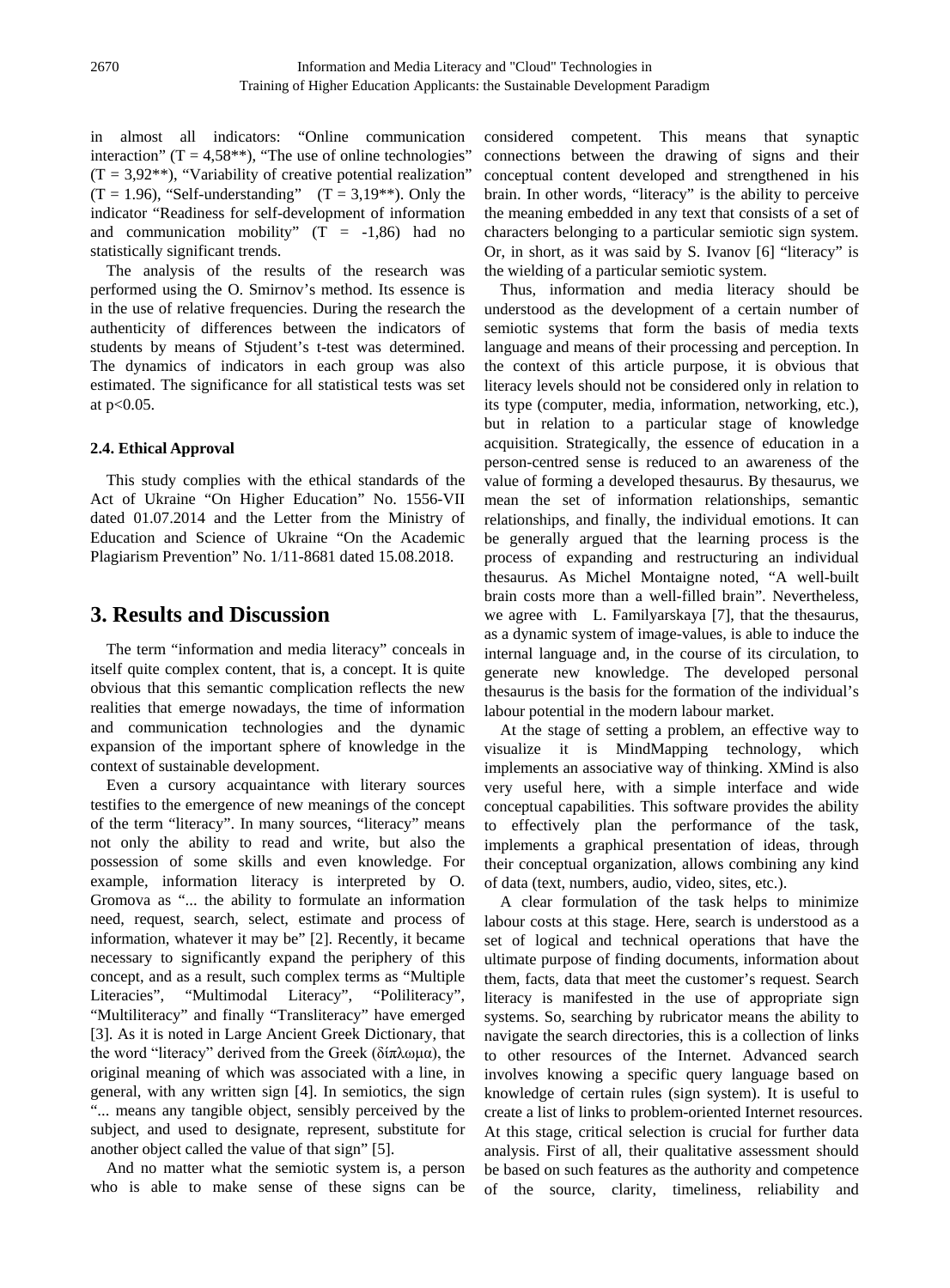comparability of the data obtained.

In the process of higher education applicants' training, we use a "cloud-oriented" system of learning support. By such a system we mean the fulfilment of didactic goals, which involves the use of "cloud" services and technologies. It provides group collaboration of teachers and applicants, development, management, as well as dissemination of educational materials by providing the subjects of educational process with access to the means of "cloud" technologies.

In the process of sustainable development, we consider "cloud" technology as a paradigm that involves remote processing and data storage. This technology provides the Internet users with access to server computing resources and the use of software as an online service. That is, if you have an Internet connection, you can perform complex calculations, process data using the power of a remote server.

The "cloud" computing architecture includes many "cloud" components that interact with each other through web services – Application Program Interfaces. The concept of "cloud" data processing includes different models of IT service provision: PaaS, SaaS, DaaS, WaaS, CaaS, EaaS [8].

It is useful to use Evernote technology to capture and store data of various types and formats, including site content, to record voice messages, to collect data found during the search process. An effective feature is the synchronization of notes, which allows you to organize work from virtually any device that has access to the Internet. "Cloud" technologies are effective for storing and sharing. It allows users to store their data on servers in the "cloud" and share it with other users on the Internet (Dropbox, Google Drive, Yandex Drive).

It should be reiterated that the process of acquiring new knowledge can be implemented bypassing the stages of data search and arranging. It can be reduced to "appropriation" of knowledge already "packaged" in one or another didactic form. In other words, it is necessary to possess information technologies of search in open educational resources in the form of educational remote courses, trainings, etc. [9].

The result of sustainable development of higher education applicants' training for the formation of higher education information and media literacy and the use of "could" technologies is the acquisition of knowledge about:

- methodological bases for creating e-content using online services;
- the essence and content of the concepts "educational e-environment", "e-content", "online community";
- conditions of modern communication interaction;
- algorithms for organizing training with the use of online services;

 requirements for organization of training using the e-learning environment.

As a result of the training, higher education applicants acquire the ability to:

- develop information and media literacy on the use of "cloud" technologies;
- understand the basic principles of organizing e-learning;
- form own position on the use of e-learning technologies in the practice of using "cloud" technologies;
- apply algorithms of organizing e-learning in the educational process;
- determine the criteria for choosing e-learning methods for own educational practice.

As a result of the studies, higher education applicants become more aware of the e-learning strategy for the technology of using "cloud" environment of educational communication interaction, which provides many opportunities and ways for sustainable development.

It should be noted that the process of organization of training includes a certain list of conditions that contribute to the value of mastering theoretical and practical material, personal awareness of their importance for professional activity, which is an important condition for the successful development of teacher's ICM. These conditions include:

- problematic nature of material presentation that is studied;
- use of active teaching methods: analysis and modelling of specific pedagogical situations (case-study);
- use of self-examination and reflection techniques (sharing diary);
- system of creative (situational) tasks;
- organization of practical activities of teachers for the use of ICT in the educational process.

Criteria for evaluating program effectiveness:

- knowledge of professional opportunities;
- adequate self-esteem;
- positive self-attitude;
- professional confidence;
- ability to analyze and check professional actions;
- satisfaction with the results of the activity.

The main forms of active development of information and communication mobility are: 1) Classroom work (mini-lectures, practical work, presentation of their own works, press conferences, testing, modelling of educational situations, creative work). 2) Independent work (self-study) outside the classroom (analysis of the information on training topic, selection, preparation and registration of independent work within the module, group tasks). Each training module offers topics for self-study, taking into account the initial training of the teacher. To ensure the practical orientation of the teacher's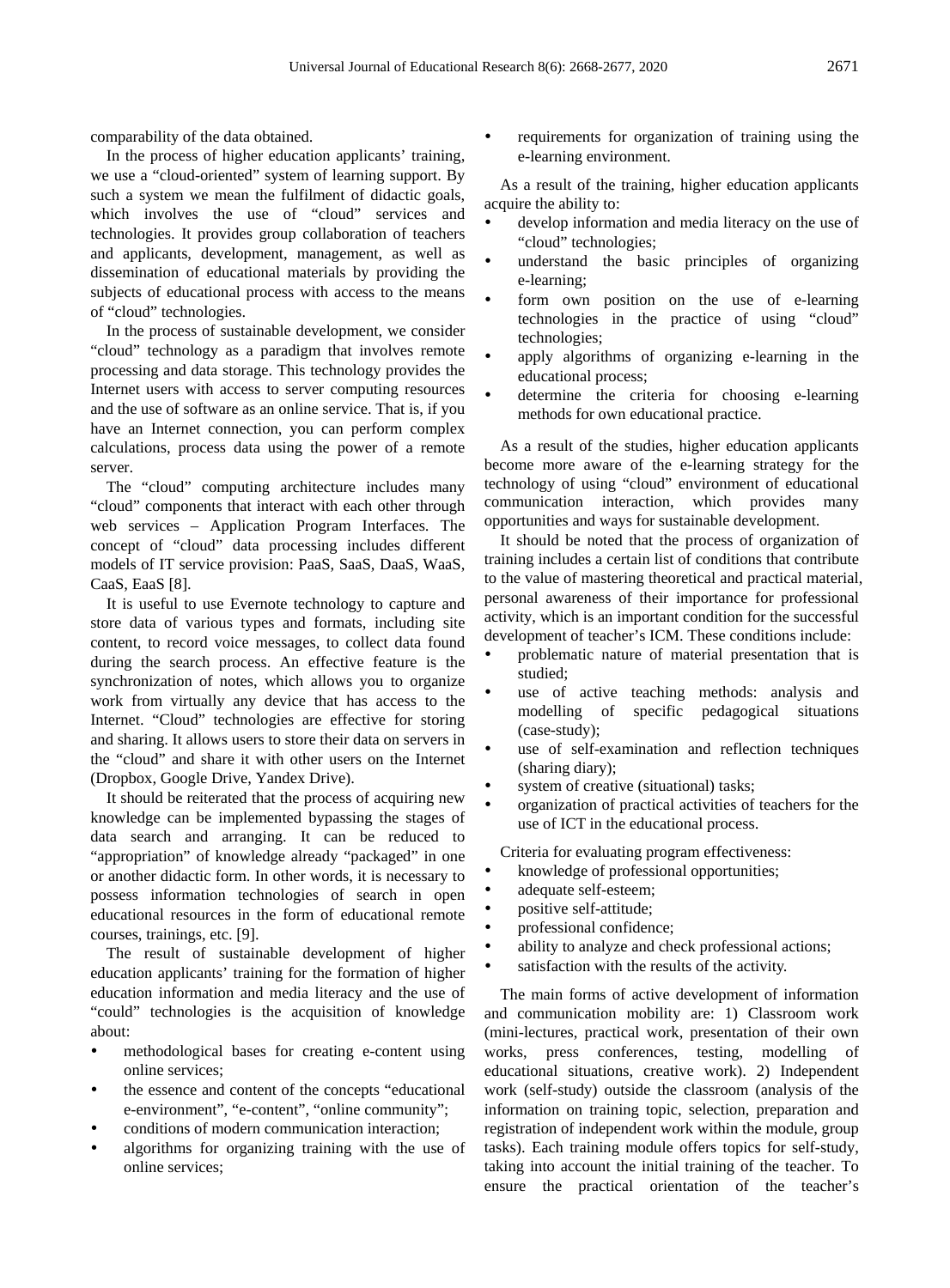independent work, online counselling is provided after studying the theoretical block of each module. Through feedback, the educator learns about the performance of each module. Consultations are possible but not required. The teacher individually plans the time for independent work, mastering the methods of organizing the modern educational process.

An efficient way to learn something is with the help of an e-mail activity, such as a group work or error-correction game. Using e-mail, the teacher can implement differentiated and individualized approaches to learning by sending each student their personal homework on their e-mails. Students can choose topics for communication independently and change the direction of their discussions, since the main purpose in this case is communication, not reproduction of written speech without errors. In fact, it can be adapted to apply almost any kind of language activity [10].

In our research, we used such forms as: graphs, tables, and diagrams that require information literacy, that is, knowledge of sign systems (programs) such as Graph or Excel. More meaningful from the standpoint of the cognition process is infographics as a way of visualizing data. Currently, there are a lot of software tools available. They allow you to make effective and meaningful infographics, such as pictochart, infogram, data visualization, Google public data explorer, and others. Any audio-visual work can be considered as structuring of different frames on the basis of a single, conceptual, artistic concept. Here, information should be understood as data, considered with some semantic essence in mind.

From the point of view of educational technologies, the modular principle of educational process organization significantly changes the structure and the ratio of classroom and extra-classroom load towards the increasing independent work with educational material and e-content. This means the implementation of a set of methods, means for solving specific didactic tasks and particular types of learning activities (mastering new knowledge, repetition, self-control, independent work, focused on updating professional experience), which provides pedagogical communication and informational interaction of teacher and allows to achieve the planned results.

Each of the modules is aimed to active development program of teacher's ICM and is provided with educational and projective, information and reference, and reflexive and monitoring blocks.

The educational and projective block of each training module provides information on the goals, educational tasks of each topic, contains a system of practical work, a brief description of the content of individual types of course activities, recommendations for carrying out independent research work (project topics, studies and methods of their implementation and presentation, etc.).

The information and reference block provides the

necessary information, namely: explanations, samples of exercises or tasks, instructions, comments, flow charts for performing individual tasks and reference materials. This block provides the organizational function (contains information about the goals and objectives of the course, justifies the relevance, theoretical and practical relevance, recommendations for the content, Internet resources, and etc.).

The reflexive and monitoring block contains forms and means of control that have both current and final character. The main forms of control are self-assessment tables, projects (they are shown in the educational-projective block), test tasks. The final control is carried out in the form of computer-based testing. The mean for implementing teacher diagnosis (ongoing and final testing in the learning process) is the Google Forms service. Self-control is made by the teacher in the learning process through scheduling tasks in the sharing diary and analysing the effectiveness of their implementation.

"Sharing" is a training vocabulary term and comes from the English word "to share". The purpose of using a sharing diary is to understand inner feelings and internal processes, to analyze and consolidate experience, to set goals for the future and consistent support of the teacher in the development of components of ICM. At each lesson, the professional and personal reflection of the teacher, using sharing diary, involves filling a page, the content of which is aimed at revealing the level of theoretical and methodological mastering of the material of the topic under study. During the training and after the practical tasks, the teacher analyzes self-changes, assesses his own work, the work of the group, and makes recommendations.

During and after the class, teacher/tutor maintains a card-observation of the activities of the participants. Comparison of results, statements of higher education applicants, teacher/tutor observation materials provides an opportunity to track changes and adjust the content of the next lesson. Applied techniques provide an opportunity to create optimal conditions for the effectiveness of the educational process and the development of components of the teacher's ICM.

At the ascertaining stage of the experiment, on the basis of the developed model, the level of readiness of formation of information and media literacy in higher education applicants in the process of sustainable development by means of "cloud" technologies was under research.

The analysis of the results of the research was carried out using the method of O. Smirnov [11]. Its essence is in the use of relative frequencies. The score of each trait was scored on a 12-point scale, where a score of "12" indicated that the trait was formed at the highest level and a score of "1" – at the minimum.

For comparative analysis, for each indicator, the total number of points obtained by each of the respondent was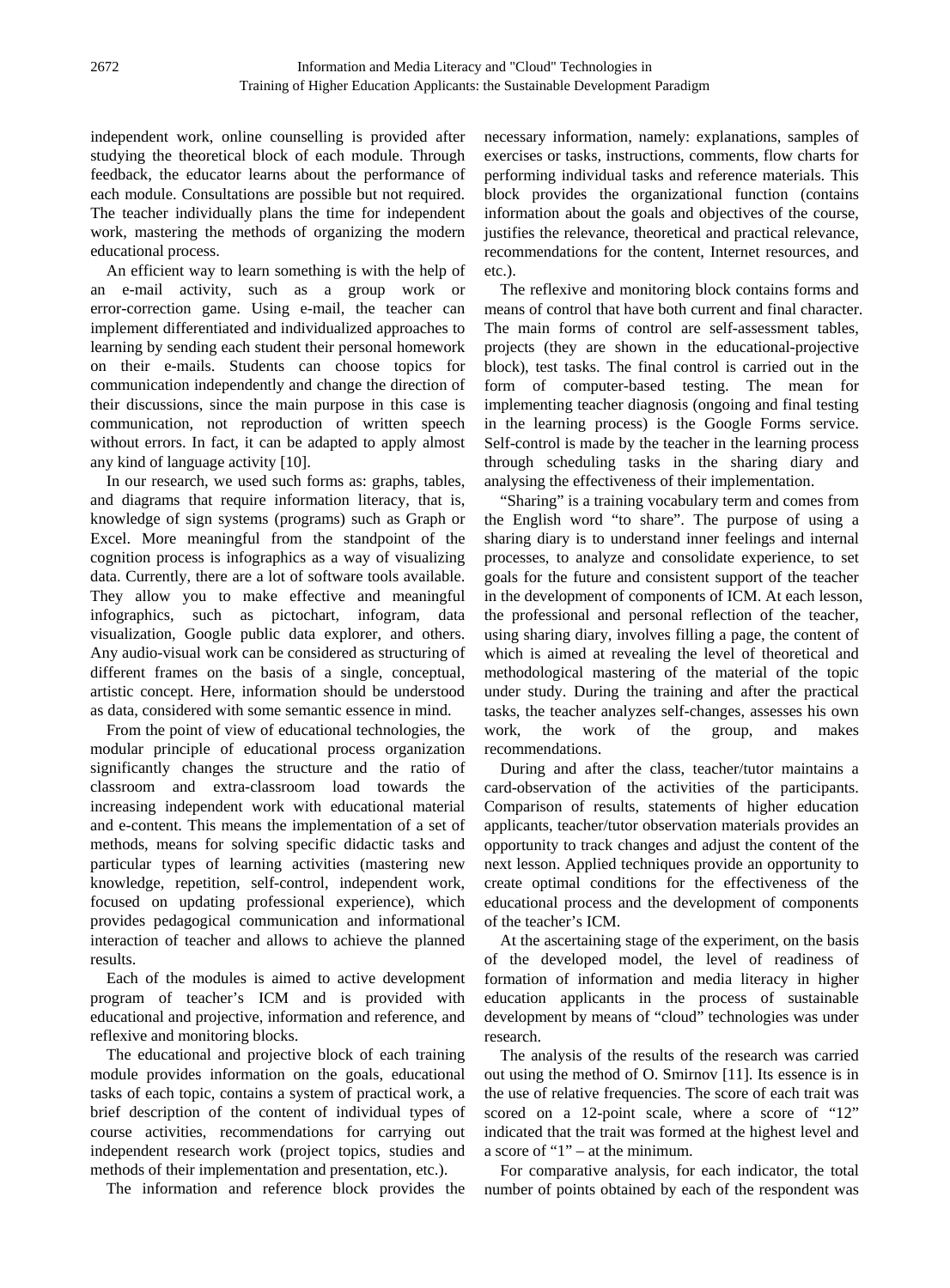calculated. Then the relative frequency or proportion of the indicator was determined according to the following rule:

Relative Frequency=<br>The total number of points received

#### The maximum possible points

The results obtained were summarized in a general table and presented graphically. The hypothesis of the reliability of the obtained data was tested based on the use of the Student's t-distribution. For example, let us show the hypothesis of the significance of one of the largest differences between the two particles obtained by students' evaluation of such an indicator as "Understanding the flexibility of online communication".

The average possible error of the difference of the relative particles p1 and p2 is determined by the formulas:

$$
Sp_1 = \sqrt{\frac{p_1(1-p_1)}{n_1}};
$$
  
\n
$$
Sp_2 = \sqrt{\frac{p_2(1-p_2)}{n_2}};
$$

We have  $p1 = 0.97$ ,  $p2 = 0.82$ ,  $n1 = 50$ ,  $n2 = 54$ :

$$
Sp_1 = \sqrt{\frac{0.97 (1 - 0.97)}{50}} = 0.02;
$$
  
\n
$$
Sp_2 = \sqrt{\frac{0.82 (1 - 0.82)}{54}} = 0.05;
$$

Hence t – Student's distribution - will be:

$$
t = \frac{p_1 - p_2}{\sqrt{Sp_1^2 + Sp_2^2}} \; ;
$$

$$
t = \frac{0.97 - 0.82}{\sqrt{0.02^2 + 0.05^2}} = \frac{0.15}{0.054} = 2.78
$$

According to the Student's table we find that for the number of degrees of freedom  $\gamma = N$ -1=104-1=103, the value of the coefficient  $t_{pr} = 2,78$  will be  $t_{theor} = 2,62$  with a probability of 0.01 (1%). Since all other relative frequency differences will be at least 0.15, the differences in the estimation of all other indicators will be even more significant.

During the experimental work, the authors offered a methodology for interaction of information and media literacy and "cloud" technologies in the educational process of sustainable development of higher education applicants. Generalized results of the research of such interaction are presented in Table 1.

The practical level of work involves the realization of the teacher designing the educational environment, as a medium for professional and personal development, in particular information and communication mobility, the implementation of monitoring the effectiveness of learning.

A comparative analysis of the results allowed identifying certain trends. Based on the above and the results obtained by the level of importance of motives, needs in I and II groups of teachers, it can be concluded that the two most important indicators are considered by both groups: "Understanding the flexibility of online communication" (0.97-0.82); "Ability to analyze photos, logos, symbols, posters, infographics, other visual series through "cloud" technologies" (0,96-0,80); "Variability of creative potential realization" (0,95-0,78); "Ability to think critically" (0.95-0.77).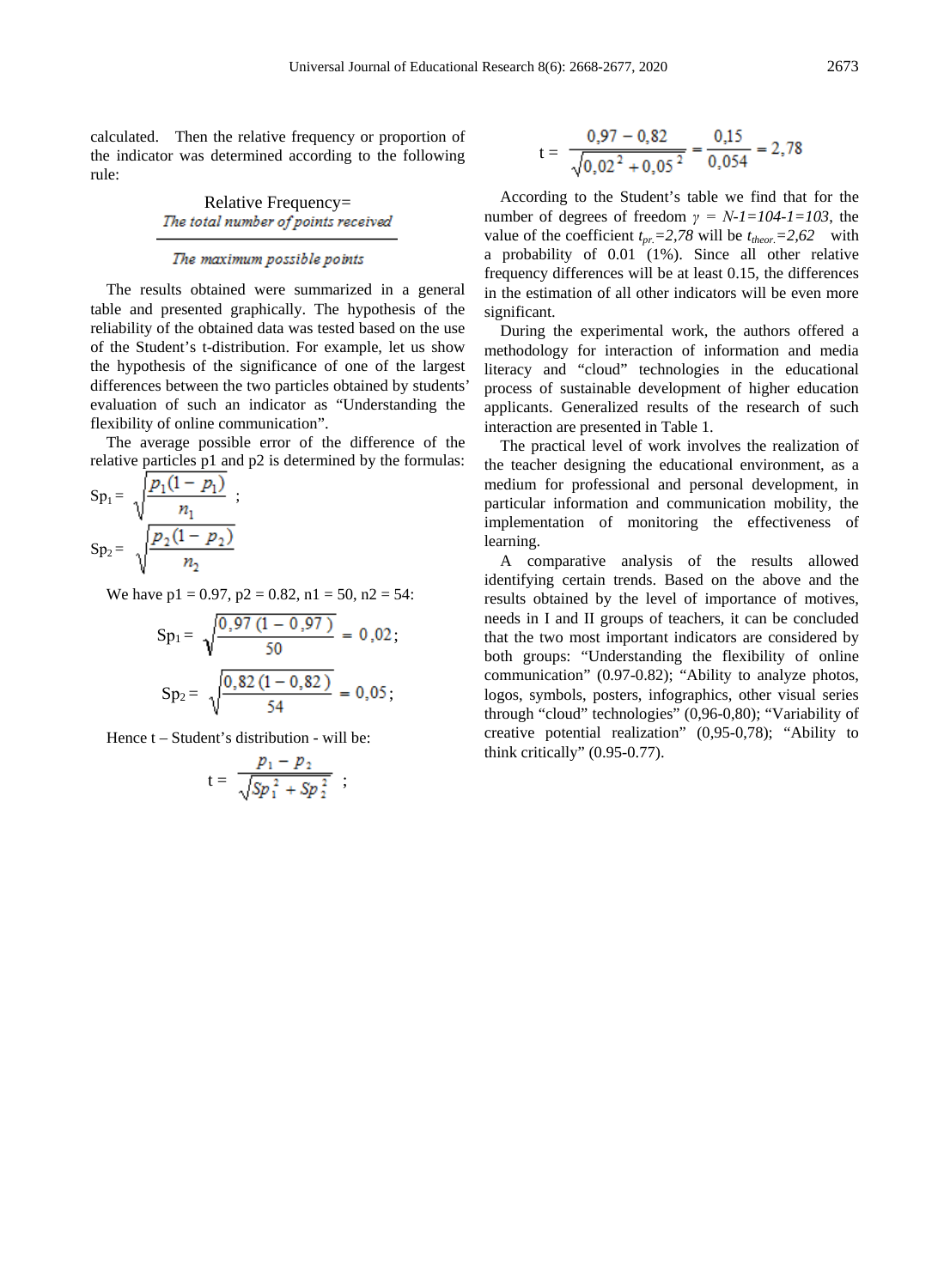### 2674 Information and Media Literacy and "Cloud" Technologies in Training of Higher Education Applicants: the Sustainable Development Paradigm

|                       | Indicators of information and media literacy                                                                             | I group               |            |                  | II group              |            |                  | <b>Differences of values</b> |            |                   |
|-----------------------|--------------------------------------------------------------------------------------------------------------------------|-----------------------|------------|------------------|-----------------------|------------|------------------|------------------------------|------------|-------------------|
| N <sub>0</sub><br>p/n | and "cloud" technologies in the educational<br>process of sustainable development of higher<br>education applicants      | Assessment<br>results | Evaluation | Average<br>value | Assessment<br>results | Evaluation | Average<br>value | Assessment<br>results        | Evaluation | Average<br>values |
| 1.                    | Ability to implement ideas through online<br>means                                                                       | 0.94                  | 0.79       | 0,78             | 0,76                  | 0,59       | 0.59             | 0.18                         | 0,20       | 0,19              |
| 2.                    | Ability to use media for social good in the<br>context of sustainable development                                        | 0,92                  | 0.76       | 0.75             | 0,75                  | 0.60       | 0,58             | 0,17                         | 0.16       | 0,17              |
| 3.                    | Ability to analyze photos, logos, symbols,<br>posters, infographics, other visual series<br>through "cloud" technologies | 0.96                  | 0.78       | 0,79             | 0,80                  | 0,61       | 0,62             | 0,16                         | 0,17       | 0.17              |
| 4.                    | Ability to critical thinking                                                                                             | 0.95                  | 0.80       | 0.79             | 0.77                  | 0.62       | 0.60             | 0.18                         | 0.18       | 0.19              |
| 5.                    | Orientation to emotional intelligence in the<br>process of sustainable development                                       | 0,91                  | 0,74       | 0,74             | 0,75                  | 0,57       | 0.58             | 0,16                         | 0,17       | 0,16              |
| 6.                    | Ability to see parallels with the present time                                                                           | 0.88                  | 0,70       | 0,71             | 0,72                  | 0,54       | 0,56             | 0,16                         | 0,16       | 0,15              |
| 7.                    | Ability to create "cloud" environment through<br>the Internet resources                                                  | 0,90                  | 0,73       | 0,74             | 0,73                  | 0,57       | 0.58             | 0,17                         | 0,16       | 0.16              |
| 8.                    | Understanding the flexibility of online<br>communication                                                                 | 0.97                  | 0.81       | 0.81             | 0,82                  | 0,64       | 0,64             | 0.15                         | 0,17       | 0.17              |
| 9.                    | Readiness for self-development of information<br>and communication mobility                                              | 0.85                  | 0.70       | 0,70             | 0.68                  | 0,62       | 0,64             | 0,17                         | 0,18       | 0,16              |
| 10.                   | Variability of creative potential realization                                                                            | 0.95                  | 0.81       | 0,79             | 0.78                  | 0,62       | 0.63             | 0.17                         | 0,19       | 0.16              |
| 11.                   | Ability to use online technologies                                                                                       | 0.84                  | 0.74       | 0.75             | 0.65                  | 0.58       | 0,57             | 0.19                         | 0.16       | 0.18              |
| 12.                   | Mastering awareness, communication,<br>reflexivity in the process of sustainable<br>development                          | 0.84                  | 0.68       | 0,66             | 0,64                  | 0,49       | 0,48             | 0,20                         | 0,19       | 0.18              |
| Final score           |                                                                                                                          | 0,91                  | 0.75       | 0,75             | 0,74                  | 0,59       | 0,59             | 0,17                         | 0,16       | 0,16              |

Table 1. Methodology of Interaction of Information and Media Literacy and "Cloud" Technologies in the Educational Process of Sustainable Development of Higher Education Applicants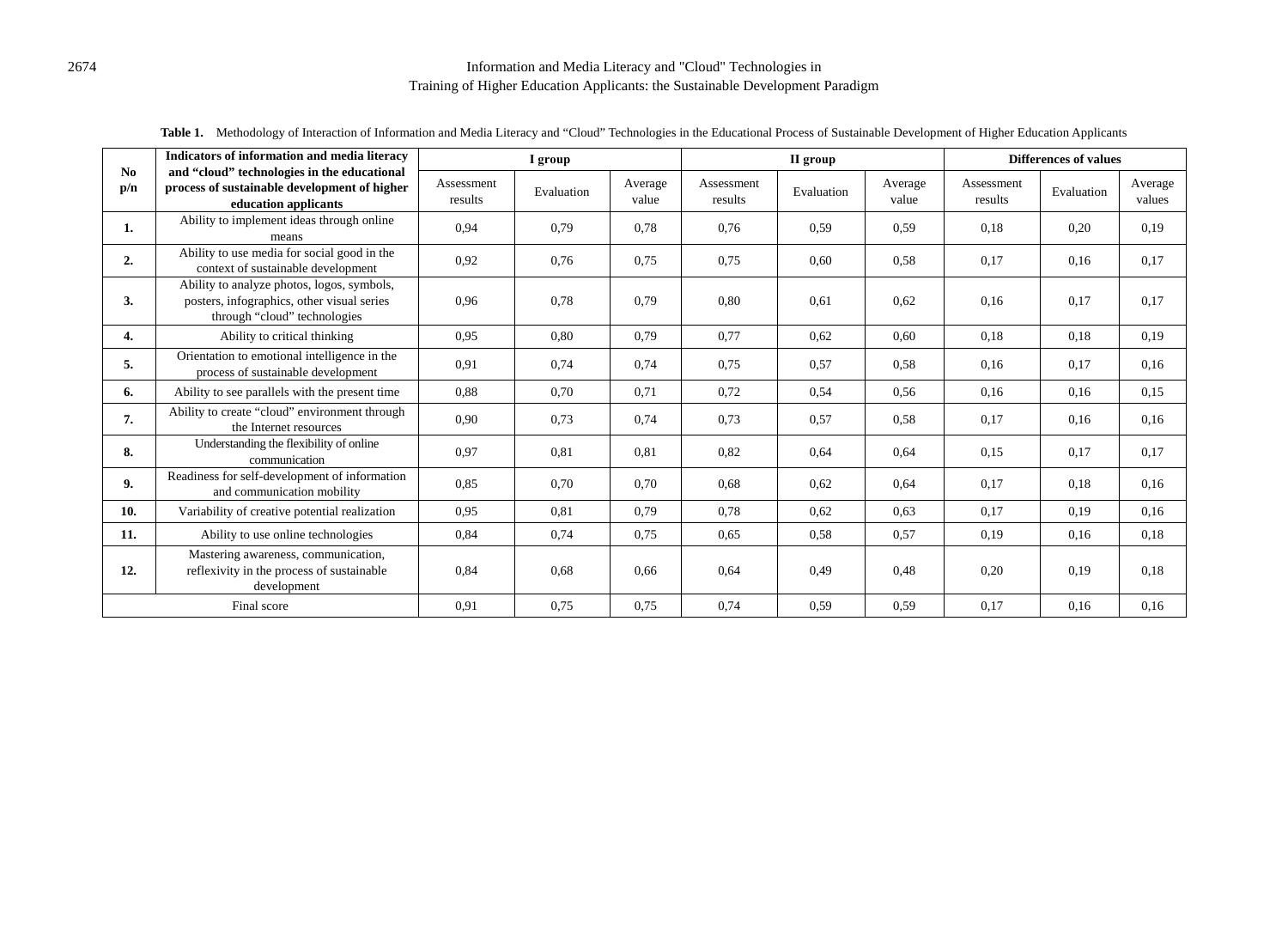By the level of significance of the presented indicators in I and II group, higher education applicants identified the least significant indicators as "Ability to use online technologies" (0.84-0.65) and "Mastering awareness, communication, reflexivity in the process of sustainable development" (0.84-0.64) (see Fig. 1).



Figure 1. Changing Dynamics of the Level of Significance of the Main Indicators of Information and Media Literacy and "Cloud" Technologies during Educational Process of Sustainable Development of Higher Education Applicants.

Higher education applicants consider indicators such as "Understanding the flexibility of online communication" and "Ability to analyse photos, logos, symbols, posters, infographics and other visual series through "cloud" technologies" to be essential in their professional activities.

During the diagnostic phase of the experiment, according to the survey results of higher education applicants, the following indicators were found to be the most significant: "Ability to implement ideas through online means", "Ability to use media for social good in the context of sustainable development", "Ability to analyse photos, logos, symbols, posters, infographics, other visual series through "cloud" technologies", "Ability

to critical thinking", "Orientation to emotional intelligence in the process of sustainable development".

The indicators were analysed in the process of using "cloud" technologies. For this purpose, the authors used a questionnaire, which conducted a survey of higher education applicants.

Thus, the study of information and media literacy and "cloud" technologies in the educational process of sustainable development showed that in its first stage (ascending section) the character of indicators has the same orientation in both experimental and control groups.

At the initial stage of the experimental research, the most important in the results of self-assessment were indicators, which are prevalent in higher education applicants. After the introduction of the developed technology of training of higher education applicants for the use of different technologies in the educational process of sustainable development, the students' indicators have slightly expanded. The dominant indicators became: "Understanding the flexibility of online communication" (0.93); "Ability to implement ideas through online means" (0.92); "Orientation to emotional intelligence in the process of sustainable development" (0.91); "Variability of creative potential realization" (0,91); "Ability to use media for social good in the context of sustainable development" (0.89); "Ability to analyse photos, logos, symbols, posters, infographics, other visual series through "cloud" technologies" (0.87).

However, in the control groups of students, the level of significance of the main indicators remained almost at the initial stage. The "Ability to implement ideas through online means" increased (0.58 vs. 0.56); "Ability to use media for social good in the context of sustainable development" (0.56 vs. 0.53); "Ability to analyse photos, logos, symbols, posters, infographics, other visual series through "cloud" technologies" (0.55 vs. 0.52); "Ability to critical thinking" (0.53 vs. 0.50); "Orientation to emotional intelligence in the process of sustainable development" (0.52 vs 0.50).

The results of the research of the main indicators are shown in Table 2.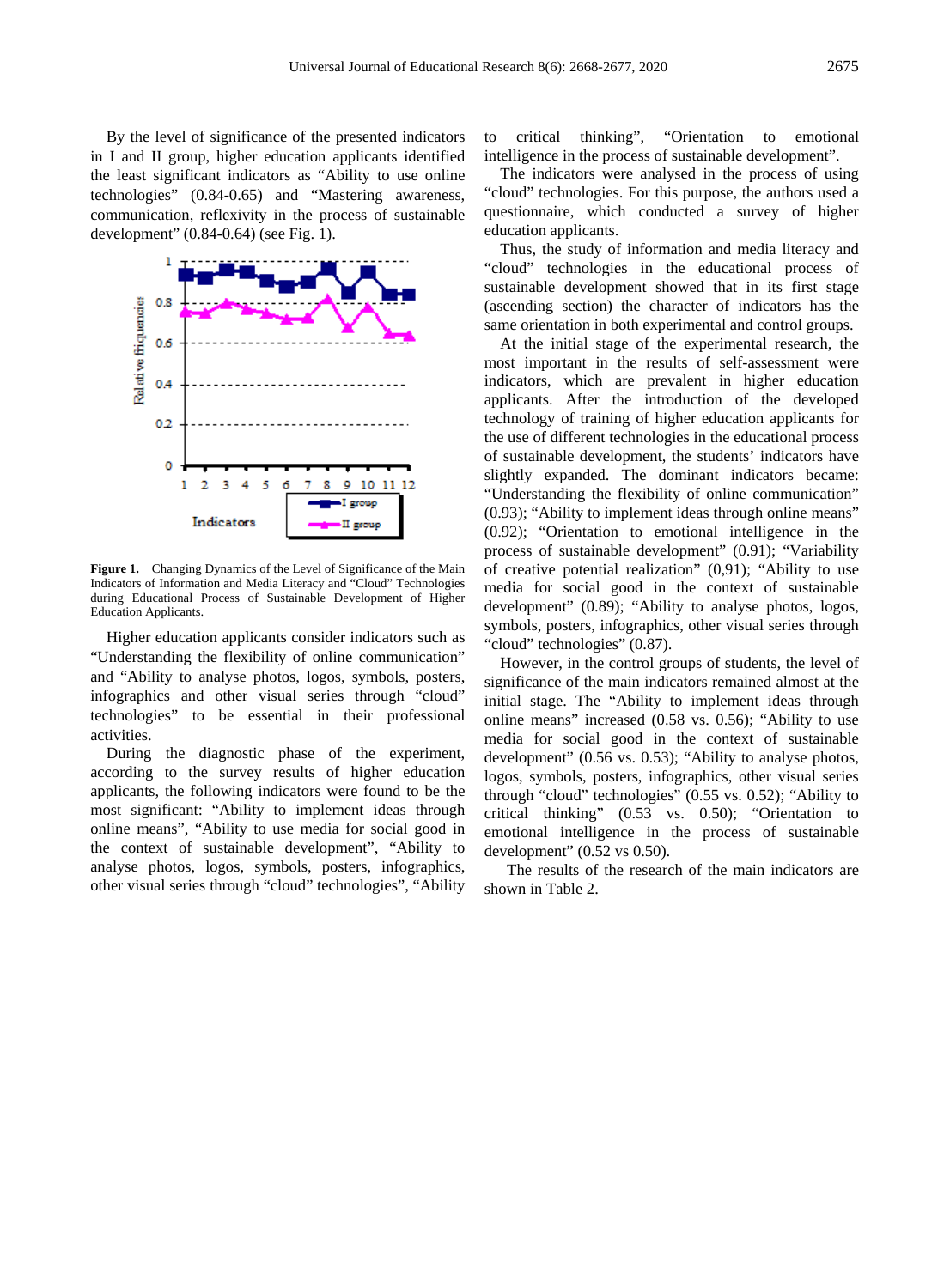|                   |                              | <b>Control Groups</b> |                             |                  | <b>Experimental Groups</b> |                              |                             |                  |  |
|-------------------|------------------------------|-----------------------|-----------------------------|------------------|----------------------------|------------------------------|-----------------------------|------------------|--|
| <b>Indicators</b> | <b>Before the Experiment</b> |                       | <b>After the Experiment</b> |                  |                            | <b>Before the Experiment</b> | <b>After the Experiment</b> |                  |  |
|                   | Evaluation                   | Average value         | Evaluation                  | Average<br>value | Evaluation                 | Average<br>value             | Evaluation                  | Average<br>value |  |
| $\mathbf{1}$      | 0.56                         | 0,56                  | 0,57                        | 0.58             | 0.56                       | 0,57                         | 0,93                        | 0,92             |  |
| $\overline{2}$    | 0.54                         | 0.53                  | 0.55                        | 0.56             | 0.53                       | 0,53                         | 0,88                        | 0,89             |  |
| 3                 | 0.53                         | 0,52                  | 0,54                        | 0.55             | 0.53                       | 0,54                         | 0,86                        | 0,87             |  |
| 4                 | 0.51                         | 0,50                  | 0,52                        | 0.53             | 0.52                       | 0,50                         | 0,85                        | 0,85             |  |
| 5                 | 0,49                         | 0,50                  | 0.53                        | 0.52             | 0.50                       | 0.49                         | 0,90                        | 0.91             |  |
| 6                 | 0,48                         | 0,47                  | 0,52                        | 0,51             | 0,47                       | 0.49                         | 0,82                        | 0.81             |  |
| 7                 | 0,46                         | 0,47                  | 0,50                        | 0.52             | 0,47                       | 0,48                         | 0,79                        | 0,80             |  |
| 8                 | 0,44                         | 0,43                  | 0,51                        | 0.52             | 0.45                       | 0.44                         | 0,92                        | 0,93             |  |
| 9                 | 0,42                         | 0,44                  | 0,49                        | 0,48             | 0.43                       | 0,41                         | 0,75                        | 0,74             |  |
| 10                | 0.41                         | 0,42                  | 0,47                        | 0.48             | 0.42                       | 0,40                         | 0,92                        | 0.91             |  |
| 11                | 0,40                         | 0,41                  | 0,46                        | 0.47             | 0.42                       | 0.41                         | 0,73                        | 0,74             |  |
| 12                | 0.39                         | 0,40                  | 0,44                        | 0.45             | 0.40                       | 0.39                         | 0,72                        | 0,71             |  |
| Final<br>score    | 0,47                         | 0,47                  | 0,50                        | 0,55             | 0,48                       | 0,47                         | 0,84                        | 0,84             |  |

**Table 2.** Levels of Formation of Interaction between Information and Media Literacy and "Cloud" Technologies in the Educational Process of Sustainable Development of Higher Education Applicants

The results of the research indicate the significant increase in all indicators of the interaction of information and media literacy and "cloud" technologies in the educational process of sustainable development of higher education applicants.

# **4. Conclusions**

1. A structural model for the formation of information and media literacy of higher education applicants and the use of "cloud" technologies in the educational process of sustainable development is developed. The model includes conceptual and purpose, procedural and meaningful, evaluative and effective blocks; structural components of the investigated mobility (cognitive and personal, effective and practical, evaluative and reflexive) are also determined; criteria (awareness, communication, reflexivity), indicators (understanding of the flexibility of communication interaction online, self-understanding, readiness for self-development of information and communication mobility, variability of realization of creative potential, use online technologies) were distinguished.

2. During the experimental research, the levels of formation of information and media literacy of higher education applicants in the process of sustainable development (cognitive and informative, constructive and search, creative and productive) were characterized.

3. The effectiveness of the developed model was revealed on the basis of comparative analysis of the generalized data obtained before and after the research, which demonstrates the positive dynamics of the

development of the studied mobility indicators. In the experimental and control groups the number of applicants for higher education of creative and productive level increased (EG – from  $10,48\%$  to  $17,03\%$  and CG – from 11,16% to 13,39%), constructive and search level (EG – from 36.68% to 54.15% and CG – from 42.41% to 46.43%) and the number of teachers in cognitive and informative level decreased in all experimental groups (EG – from 52.84% to 28.82% and CG – from 46,43% to 40,18%). The results clearly indicate a favourable influence of the participation of teachers in the activities, demonstrating positive changes in all components of information and communication mobility of teachers (cognitive and personal, effective and practical, evaluative and reflexive).

4. The methodology of interaction between information and media literacy and "cloud" technologies is presented. Summarizing the results of the experimental research using statistical and comparative methods of analysis, made it possible to trace the dynamics of quantitative and qualitative changes in the basic structural components, in particular in the indicators of the interaction of information and media literacy and "cloud" technologies in the educational process of sustainable development. This allowed discovering positive dynamics. The results of the comparison of indicators showed the presence of a pronounced change in the detected ratios of the control and experimental groups.

# **5. Prospects for Further Research**

The study does not highlight all aspects of the paradigm